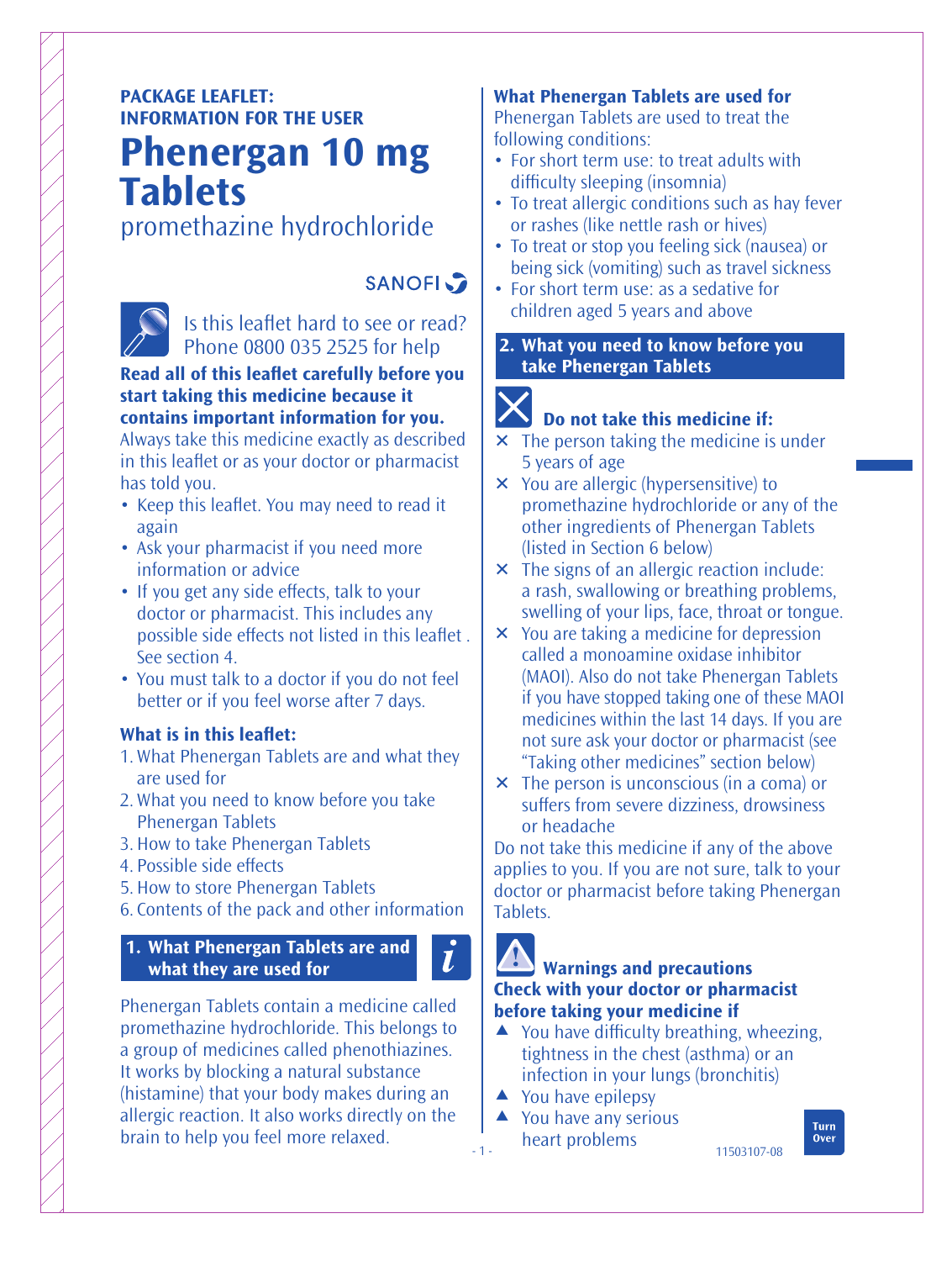- ▲ You have liver or kidney problems
- $\triangle$  You have a stomach blockage or difficulty passing water (urine)
- $\triangle$  You have hearing problems
- ▲ You have increased pressure in the eye (narrow angle glaucoma)
- ▲ You have had something called Reye's Syndrome or possible Reye's Syndrome signs include being sick and confused following a viral illness

If you are not sure if any of the above apply to you, talk to your doctor or pharmacist before taking Phenergan Tablets.

# **Other medicines and Phenergan Tablets**

Please tell your doctor or pharmacist if you are taking or have recently taken any other medicines. This includes medicines you can buy without prescription, including herbal medicines. This is because Phenergan Tablets can affect the way some medicines work. Also some medicines can affect the way Phenergan Tablets work.

#### **Do not take this medicine, and tell your doctor, if you are taking or have taken the following in the last 2 weeks:**

• Some medicines for depression called monoamine oxidase inhibitors (MAOIs). If you are not sure ask your doctor or pharmacist

#### **Tell your doctor or pharmacist if you are taking any of the following:**

- Anticholinergic medicines includes some medicines used for irritable bowel syndrome, asthma or weak bladder. These can increase the risk of dizziness, dry mouth and blurred eyesight
- Medicines for depression (such as amitriptyline)
- Medicines to help you to sleep or feel more relaxed (such as diazepam or zolpidem)
- Medicines such as aspirin (for arthritis and pain in your joints). Phenergan Tablets may hide the side effects of these medicines

#### **Phenergan Tablets with food and drink**

Do not drink alcohol while you are taking Phenergan Tablets. This is because it can affect the way the medicine works.

#### **Pregnancy and breast-feeding**

Talk to your doctor or pharmacist before taking this medicine if you are pregnant, might become pregnant, or think you may be pregnant. Phenergan Tablets should not be taken 2 weeks before birth.

You should not take Phenergan Tablets if you are breast-feeding. This is because small amounts may pass into mothers' milk. This can be harmful to your baby.

If you are breast-feeding or planning to breast-feed, talk to your doctor or pharmacist before taking any medicine.



#### **Driving and using machines**

You may feel drowsy or sleepy after taking this medicine or in the morning after taking this medicine. If this happens, do not drive or use any tools or machines.

#### **Phenergan Tablets contains lactose:**

• If you have been told by your doctor that you have an intolerance to some sugars, contact your doctor before taking this medicinal product.

#### **3. How to take Phenergan Tablets**

Always use this medicine exactly as described in this leaflet or as your doctor or pharmacist has told you. Check with your doctor or pharmacist if you are not sure. The amount you need to take depends on the

reason you are taking Phenergan Tablets. The following information will help you to decide how much you need to take.

#### **Taking this medicine**

- Take this medicine by mouth
- Do not take for longer than 7 days. If your symptoms worsen or do not improve after 7 days talk to your doctor or pharmacist
- If you feel the effect of your medicine is too weak or too strong, do not change the dose yourself, but ask your doctor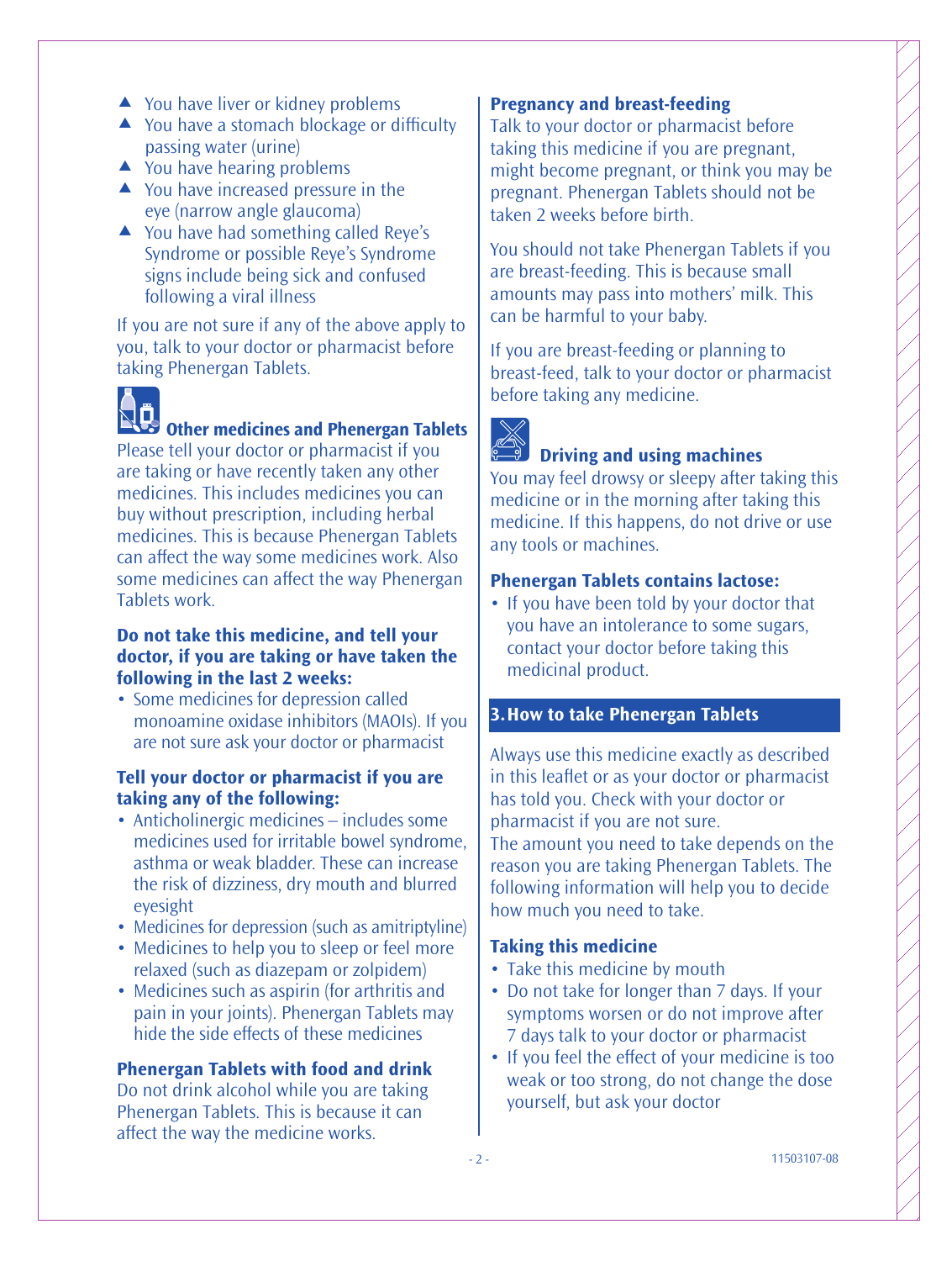#### **How much to take**

The recommended dose is:

**For allergies (such as hay fever, rashes and hives)**

- **Children 2-5 years:**
- Phenergan Elixir should be given in this age group

#### **Children 5-10 years:**

- A single dose of either one or two tablets (10mg or 20mg) given at night or one tablet (10mg) given twice a day
- DO NOT give more than two tablets (20mg) each day

#### **Children over 10 years and adults (including the elderly):**

- Start with one tablet (10mg) twice a day
- This may be increased to a maximum of two tablets (20mg) three times a day

#### **For treatment and prevention of feeling sick or being sick (such as travel sickness) Children 2-5 years:**

• Phenergan Elixir should be given in this age group

#### **Children 5-10 years:**

- A single tablet to be taken the night before the journey
- This may be repeated after 6-8 hours if necessary

#### **Children over 10 years and adults (including the elderly):**

- Two tablets (20mg) to be taken the night before the journey
- This may be repeated after 6-8 hours if necessary

#### **As a short term paediatric sedative and for short term treatment of insomnia in adults Children 2-5 years:**

• Phenergan Elixir should be given in this age group

#### **Children 5-10 years:**

• Two tablets (20mg) given as a single dose at night time

#### **Children over 10 years and adults (including the elderly):**

• Two to five tablets (20mg to 50mg) as a single dose at night time

Use this medicine only as recommended. Do not exceed the recommended dose.

#### **Exposure to sunlight**

Phenergan Tablets can make your skin more sensitive to sunlight. Keep out of direct sunlight while taking this medicine.

#### **If you take more Phenergan Tablets than you should**

If you or your child takes more Phenergan Tablets than you should, tell a doctor or go to a hospital casualty department straight away. Take the medicine pack with you.

This is so the doctor knows what you or your child has taken.

The following effects may happen:

**In children:** Excitation, moving unsteadily or stumbling, uncontrolled writhing movements especially of the hands or feet, hallucinations, fits (seizures), loss of consciousness, uneven heart beat and breathing difficulties.

**In adults:** Feeling sleepy or drowsy, fits, loss of consciousness, uneven heart beat and breathing difficulties.

#### **If you forget to take Phenergan Tablets**

Do not take a double dose to make up for a forgotten dose

- If you are taking Phenergan Tablets for an allergic condition - take your medicine as soon as you remember, then carry on as before
- If you are taking Phenergan Tablets for sedation or sleeping problems - miss that dose and take the next evening's dose as usual If you have any further questions on the use

of this product, ask your doctor or pharmacist.

#### **Tests**

Taking Phenergan Tablets may affect the results of certain tests. These include some pregnancy tests and skin tests. Phenergan Tablets should not be taken at least 3 days before the start of a skin test.

#### **4. Possible side effects**

Like all medicines, Phenergan Tablets can cause side effects, although not everybody gets them.

#### **Stop taking Phenergan Tablets and see a doctor or go to a hospital straight away if you notice any of the following side effects:**

- An allergic reaction. The signs may include: a rash, swallowing or breathing problems, swelling of your lips, face, throat or tongue
- Liver problems that may cause the eyes or skin to go yellow (jaundice)
- Muscle stiffness or shaking

11503107-08

Turn **Over**